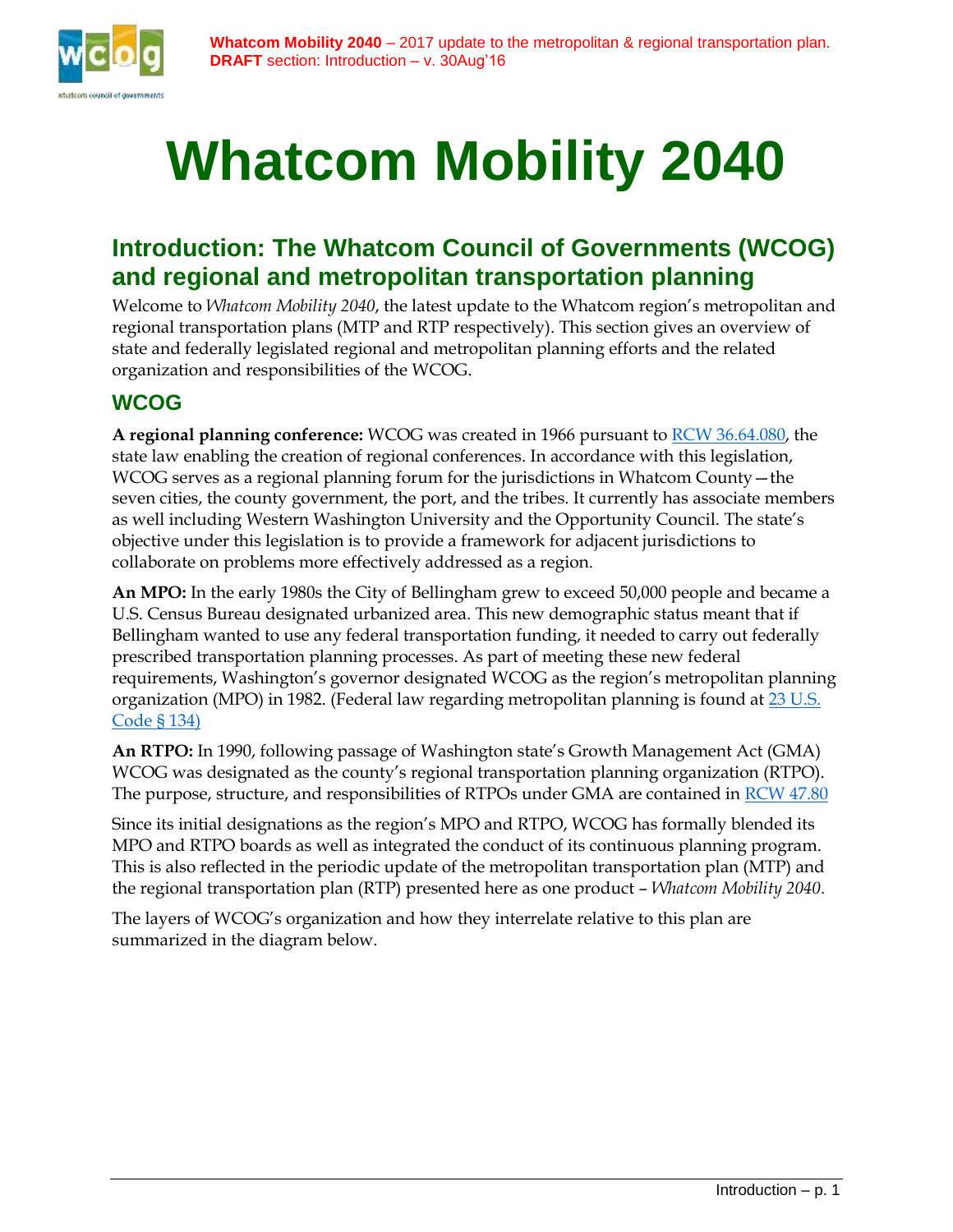

**Figure 1.** Whatcom Council of Governments: governing structure relative to MPO & RTPO planning functions.



## *Whatcom Mobility 2040* **– the 20-year transportation plan for our region.**

While the planning processes that the WCOG carries out as an RTPO and MPO are continuous, updates to a long-range (20-year) transportation plan are required at least every five years. Thus, *Whatcom Mobility 2040* is a snapshot as of 2017 – an analysis and compilation of:

- The regional transportation system as it exists and functions today.
- Our region's goals the outcomes we expect from our investments in transportation.
- Currently forecasted transportation demand that our region will experience over the next 20 years.
- Our collaboratively developed regional strategy for advancing our transportation goals through projects, programs, collaboration, and public engagement – and paying for it.

Though the *Whatcom Mobility 2040* product is now complete, regional planning carried out by the WCOG as required by state and federal law continues. System performance monitoring, collaborative identification of needs and solutions, and stakeholder engagement continue to inform investment and policy decisions. As conditions (travel demand, land use, etc.) and community expectations change as they certainly will, the next update to the long-range plan in